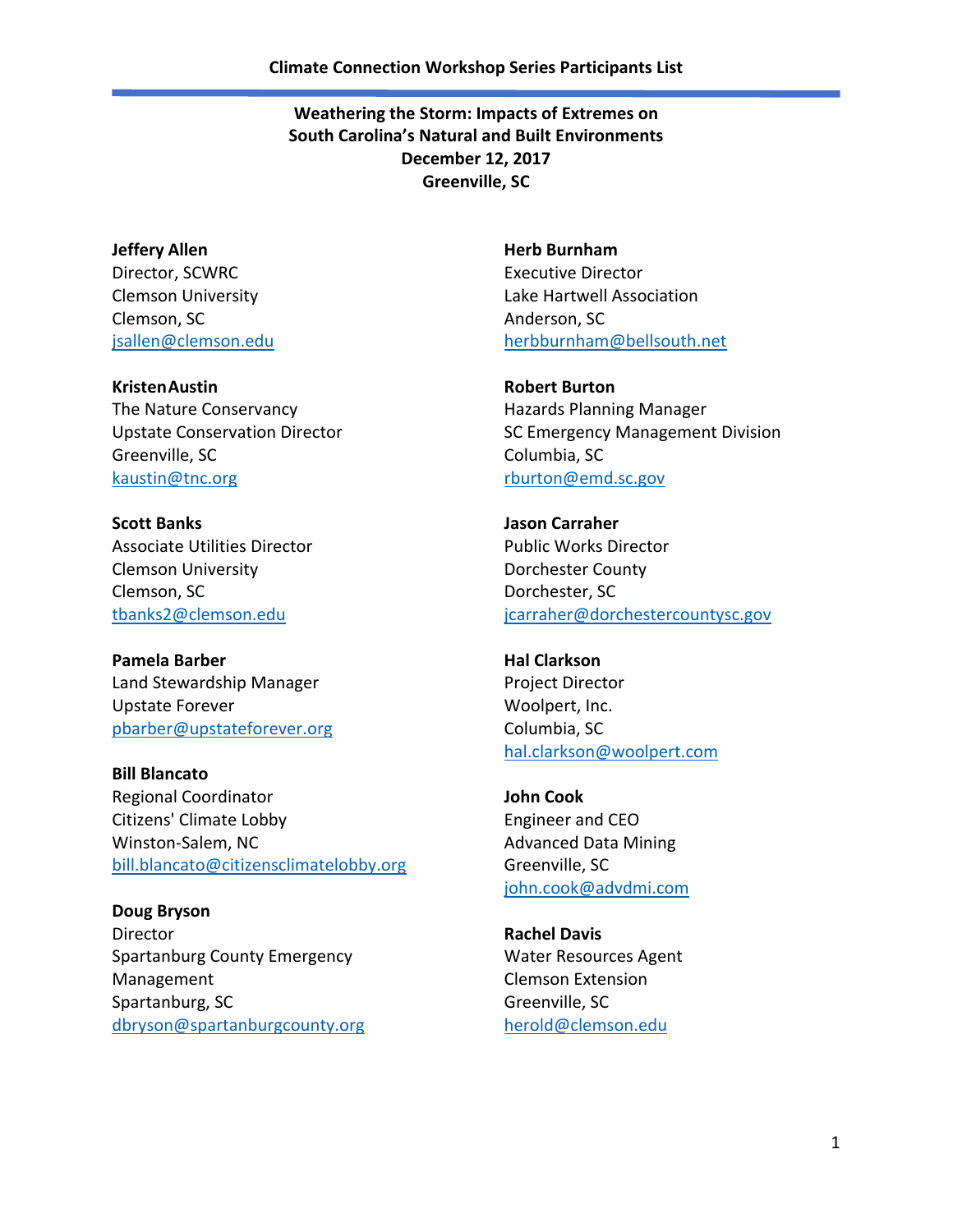**Amanda Farris** Program Manager Carolinas Integrated Sciences & Assessments Columbia, SC [afarris@sc.edu](mailto:afarris@sc.edu)

**Toby Feaster** Hydrologist U.S. Geological Survey Clemson, SC [tfeaster@usgs.gov](mailto:tfeaster@usgs.gov)

**Scottie Ferguson** Stormwater Manager Pickens County Pickens, SC [scottief@co.pickens.sc.us](mailto:scottief@co.pickens.sc.us)

**Roddey Gettys** Commissioner – Treasurer Pickens Soil & Water Conservation Pickens, SC [rgettys3@gmail.com](mailto:rgettys3@gmail.com)

**Geoffrey Habron** Professor Furman University Greenville, SC [geoffrey.habron@furman.edu](mailto:geoffrey.habron@furman.edu)

**Lisa Hallo** Upstate Forever Land Policy Director Greenville, SC [lhallo@upstateforever.org](mailto:lhallo@upstateforever.org) **Scott Harder** Hydrologist SC Department of Natural Resources Clemson, SC [harders@dnr.sc.gov](mailto:harders@dnr.sc.gov)

**Erika Hollis** Project Manager Upstate Forever Greenville, SC [ehollis@upstateforever.org](mailto:ehollis@upstateforever.org)

**Chris Horne** Observing Program Leader National Weather Service, Greer Greer, SC [christopher.horne@noaa.gov](mailto:christopher.horne@noaa.gov)

**Lea Jenkins** Associate Professor Clemson University Clemson, SC [lea@clemson.edu](mailto:lea@clemson.edu)

**Darryl Jones** Fire Chief SC Forestry Commission Columbia, SC [djones@scfc.gov](mailto:djones@scfc.gov)

**Stephen Kennette** Water Plant Operator Greer Commission of Public Works Greer, SC [stephen.kennette@greercpw.com](mailto:stephen.kennette@greercpw.com)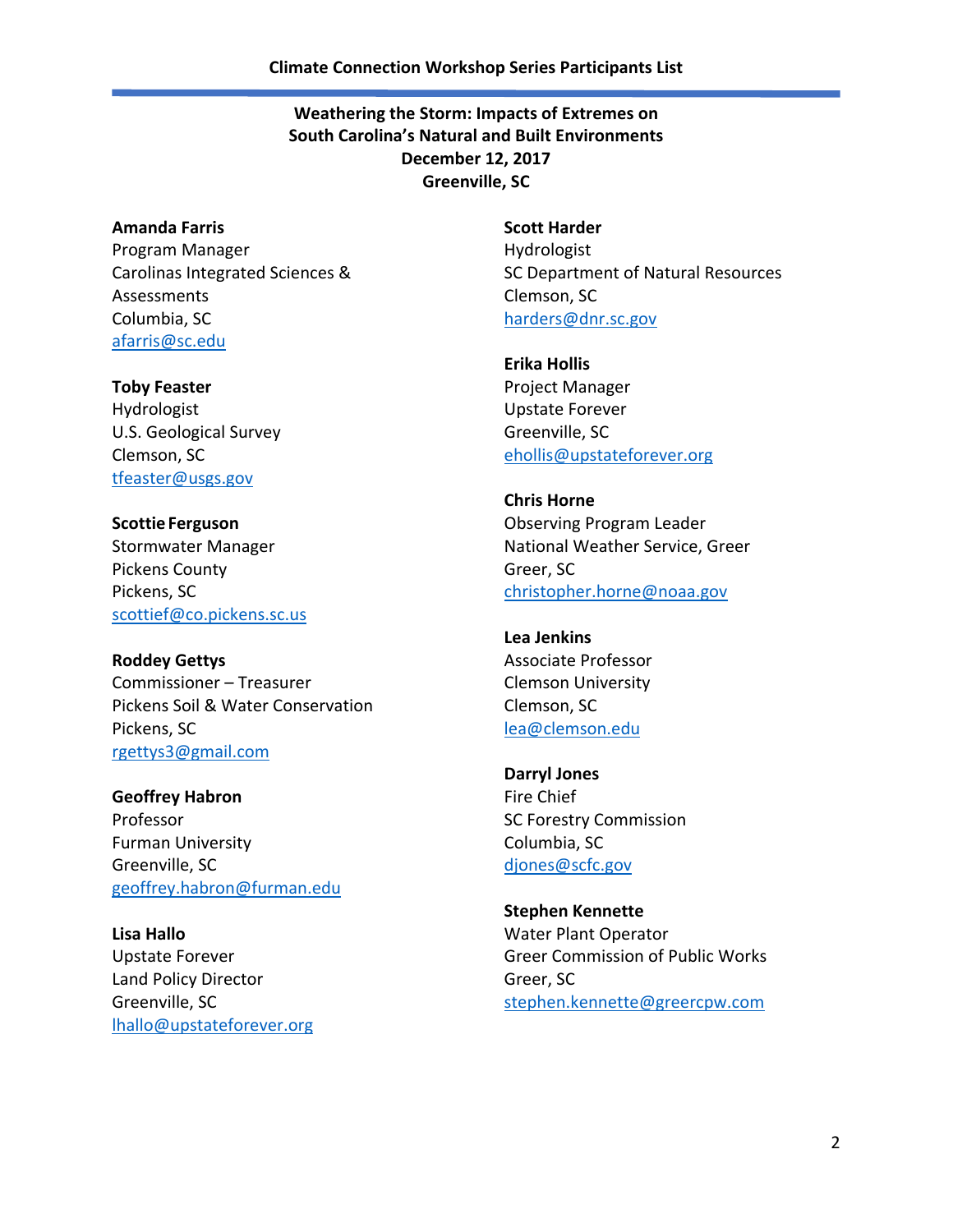**Kristin Knight-Meng** Senior Project Engineer KCI Technologies, Inc. Greenville, SC [kristin.knightmeng@kci.com](mailto:kristin.knightmeng@kci.com)

**Maria Lamm** State Coordinator SC Department of Natural Resources Columbia, SC [coxm@dnr.sc.gov](mailto:coxm@dnr.sc.gov)

**Andrew Leaphart** Chief Engineer for Operations SC Department of Transportation Columbia, SC [Leaphart@scdot.org](mailto:Leaphart@scdot.org)

**Jill Miller** Executive Director SC Rural Water Association Columbia, SC [jill@scrwa.org](mailto:jill@scrwa.org)

**Hope Mizzell** SC State Climatologist SC Department of Natural Resources Columbia, SC [mizzellh@dnr.sc.gov](mailto:mizzellh@dnr.sc.gov)

**Catherine Mobley** Professor of Sociology Clemson University Clemson, SC [camoble@clemson.edu](mailto:camoble@clemson.edu) **Leslie Morgan** Associate Commissioner Pickens Soil & Water Conservation Pickens, SC [slabtown4@bellsouth.net](mailto:slabtown4@bellsouth.net)

**Heather Nix** Clean Water Director Upstate Forever Greenville, SC [hnix@upstateforever.org](mailto:hnix@upstateforever.org)

**Chuck Owens** Engineer SC DHEC Greenville, SC [owensc2@dhec.sc.gov](mailto:owensc2@dhec.sc.gov)

**Daniel Pardieck** Professor of Environmental Geology Lander University Greenwood, SC [dpardieck@lander.edu](mailto:dpardieck@lander.edu)

**Scott Park** Land Conservation Director Upstate Forever Greenville, SC [spark@upstateforever.org](mailto:spark@upstateforever.org)

**Alex Pellett** Hydrologist SC Department of Natural Resources Clemson, SC [pellettc@dnr.sc.gov](mailto:pellettc@dnr.sc.gov)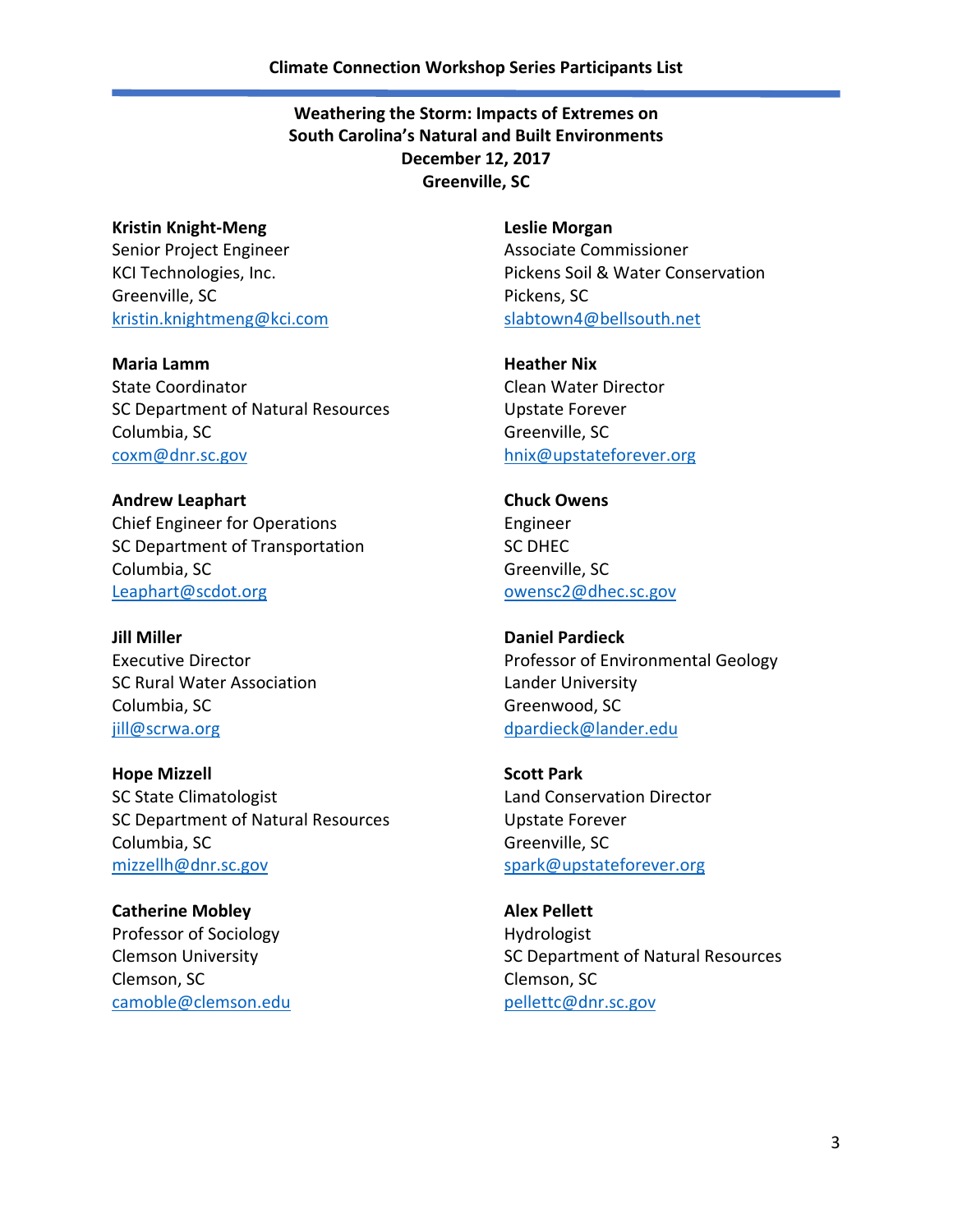**Chris Rasco** Operations Manager Powdersville Water Easley, SC [crasco@powdersvillewater.org](mailto:crasco@powdersvillewater.org)

**Ken Rentiers** Deputy Director for Land, Water, & Conservation SC Department of Natural Resources Columbia, SC [rentiersk@dnr.sc.gov](mailto:rentiersk@dnr.sc.gov)

**Troy Rosier** Professional Engineer Beeson Rosier Group Easley, SC [troy@beesonrosier.com](mailto:troy@beesonrosier.com)

**Debabrata Sahoo** Senior Engineer Woolpert Inc. Columbia, SC [Debabrata.Sahoo@woolpert.com](mailto:Debabrata.Sahoo@woolpert.com)

**Jonathan Sherer** Assistant Director of Water Resources Greenville Water Greenville, SC [jsherer@greenvillewater.com](mailto:jsherer@greenvillewater.com)

**Zach Smoot** Project Engineer Woolpert Inc. Greenville, SC [Zach.Smoot@woolpert.com](mailto:Zach.Smoot@woolpert.com) **Jill Stewart** Director Dam Safety & Stormwater Permitting SC DHEC Columbia, SC [stewarjc@dhec.sc.gov](mailto:stewarjc@dhec.sc.gov)

**Mendel Stewart** Commissioner Chairman Pickens Soil & Water Conservation Pickens, SC [mendelhstewart@gmail.com](mailto:mendelhstewart@gmail.com)

**Jessica Stumpf** Planning Coordinator Greenville County Emergency Management Greenville, SC [jstumpf@greenvillecounty.org](mailto:jstumpf@greenvillecounty.org)

**Marshall Sykes** Dam Safety Program Manager SC Emergency Management Division West Columbia, SC [msykes@emd.sc.gov](mailto:msykes@emd.sc.gov)

**John Westcott** Compliance Manager Spartanburg Water Spartanburg, SC [jwestcott@spartanburgwater.org](mailto:jwestcott@spartanburgwater.org)

**Steve Wilkinson** Meteorologist in Charge National Weather Service, Greenville Spartanburg Greer, SC [stephen.wilkinson@noaa.gov](mailto:stephen.wilkinson@noaa.gov)